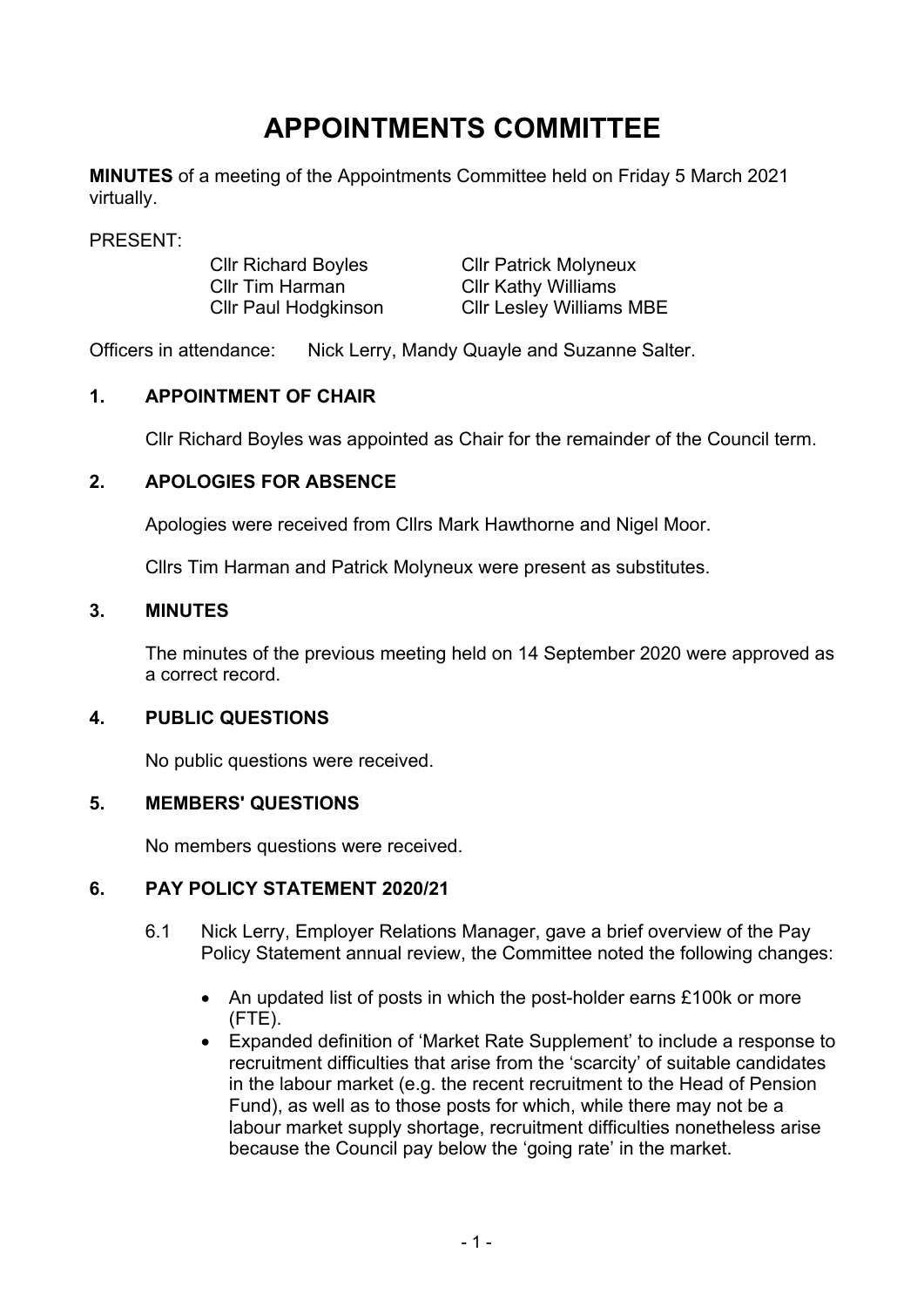- Inclusion of a new section on Travel and Vehicle Provision, which covered the recently introduced car leasing scheme (for low-emission vehicles), the provision of a suitable emergency-response vehicle for GFRS officers at Station Manager Grade and above, and reference to the provision of fuel for GFRS Principal Officers (CFO, DCFO and ACFO) in connection with their 'continuous standby duty' commitment.
- Reference to the introduction and subsequent withdrawal of legislation restricting public sector exit payments, and the Government's renewed statement of intent to 'work at pace' to introduce alternative measures to restrict excessive severance payments to public sector employees.
- Some incidental (non-substantive) changes to wording and format to improve clarity.
- 6.2 Members questioned whether the inclusion of a provision covering GFRS fuel claims would offer greater protection to the Council from fraudulent claims. It was advised that this provision had been consulted on with professionals in this field, was fully compliant with the very specific HMRC guidance around the use of emergency response vehicles, and required the recording of all mileage and sign off by a manager. The Committee were assured that, in addition to other improvements in policy, this provision would help to minimise the risk of fraud.

#### *RESOLVED TO RECOMMEND TO THE COUNCIL that the revised Pay Policy Statement 2021-22 be adopted.*

# **7. LOCAL GOVERNMENT PENSION SCHEME - DISCRETIONS POLICY**

- 7.1 Nick Lerry, Employee Relations Manager, presented this item and members noted the following points.
- 7.2 Regulation 60 of the LGPS Regulations 2013 and paragraph 2(2) of the LGPS (Transitional Provisions, Savings and Amendment) Regulations 2014 say that a Scheme employer must prepare and publish a written statement of its policy in relation to the exercise of its functions under these regulations. There are similar requirements in respect of the LGPS 2008 and 1997 regulations regarding benefits accrued under the legacy 'final salary' schemes.
- 7.3 The Committee approved the Council's Discretions Policy Statement at its meeting in July 2014, since then, however, there had been various decisions from the Pensions Ombudsman and courts relating to the exercise by employers of discretions available to them under the various public sector schemes.
- 7.4 These decisions and challenges had now led to the LGA advising local authority employers to review their Policy and make appropriate amendments if they considered it could be vulnerable to similar challenge.